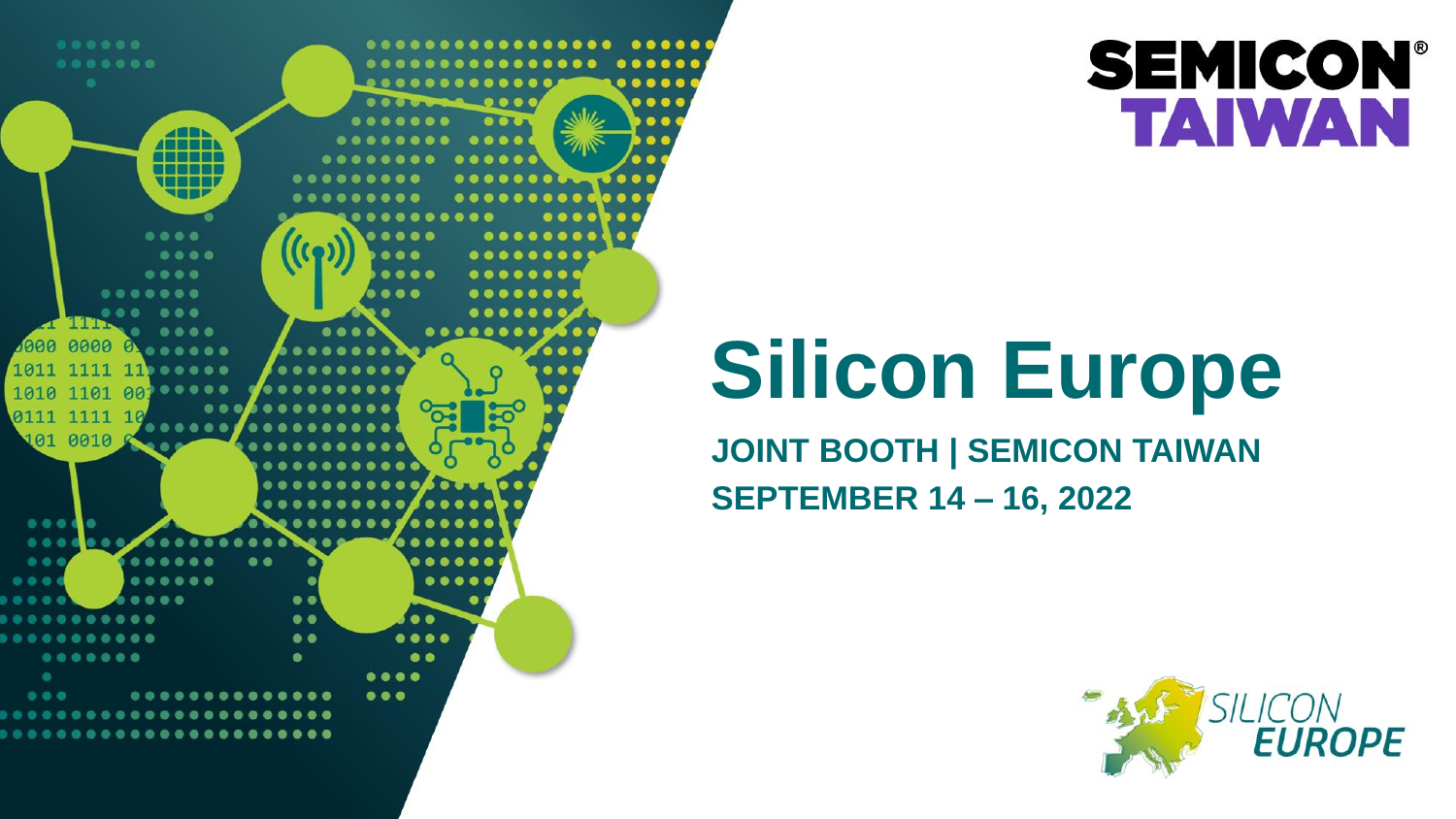# **SEMICON Taiwan**



SEMICON Taiwan is the most important annual trade event for the micro- and nanoelectronics industry in Taiwan and one of the largest semiconductor industry trade shows in the world with over 50,000 visitors and ~700 exhibitors (2019). **It is the perfect opportunity to enter the Taiwanese market e.g. for start-ups.**

Of course, Europe's semiconductor industry cannot be missing there. Hence, a joint booth for European companies has been organised since 2017. **Be part of this year's booth from September 14 – 16, 2022!**

Participation in the Silicon Europe joint booth offers you an **all-round trade fair service**. Silicon Saxony is taking over the complete stand organisation and support as well as the design/creation of your exhibitor terminal and the creation of an exhibitor directory for the stand.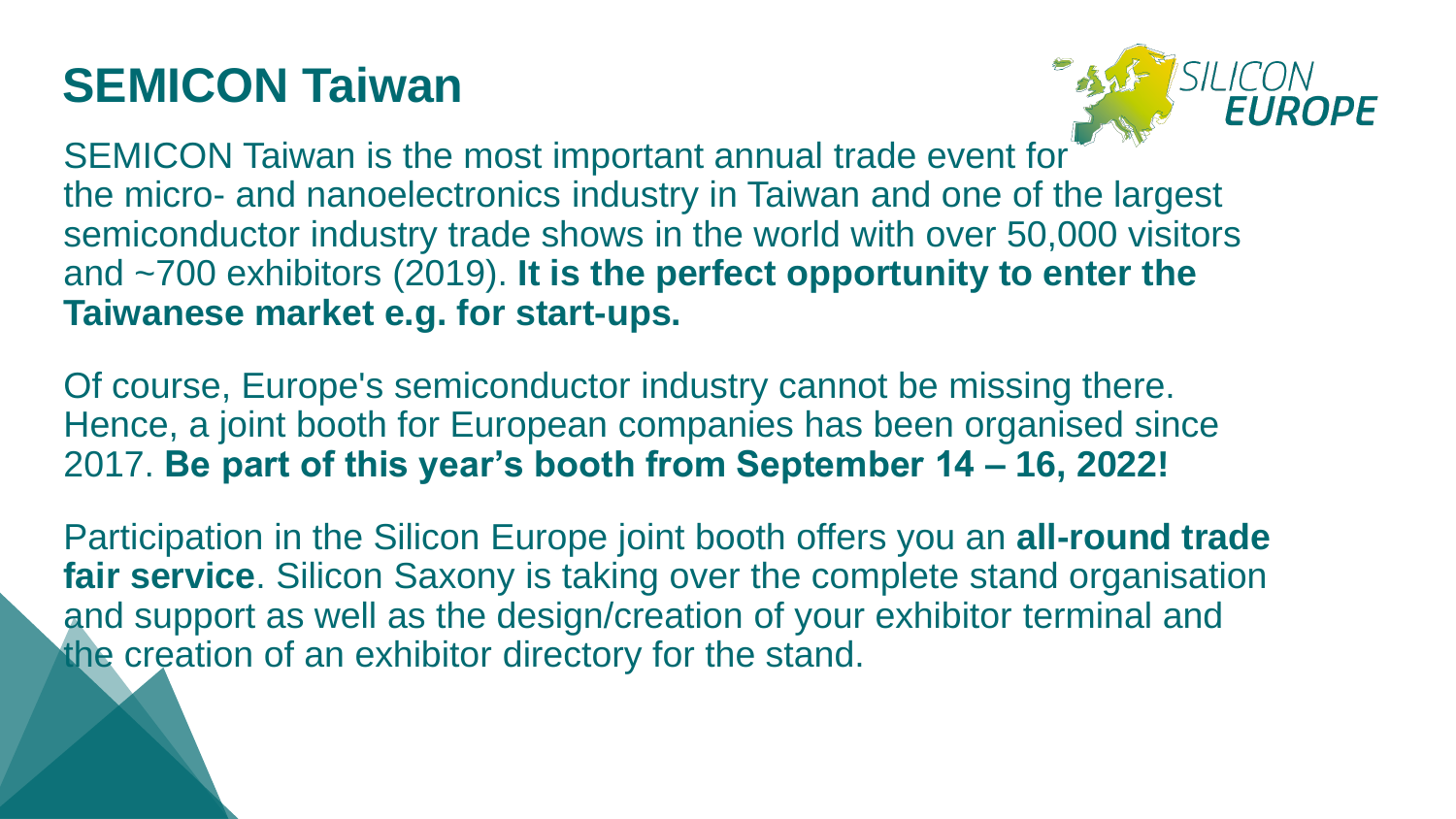

**Concerned that you might be stuck in Taiwan several days before the fair due to quarantine regulations?**

#### **Free cancellation in case of quarantine**

The quarantine regulation in Taiwan is expected to be lifted soon. We would like to give you some security though and offer you a free cancellation of your stand registration. If participation is not possible due to a renewed or still existing quarantine, you can cancel your booking at any time free of charge.



Contact us for more information at [event@silicon-saxony.de](mailto:event@silicon-saxony.de)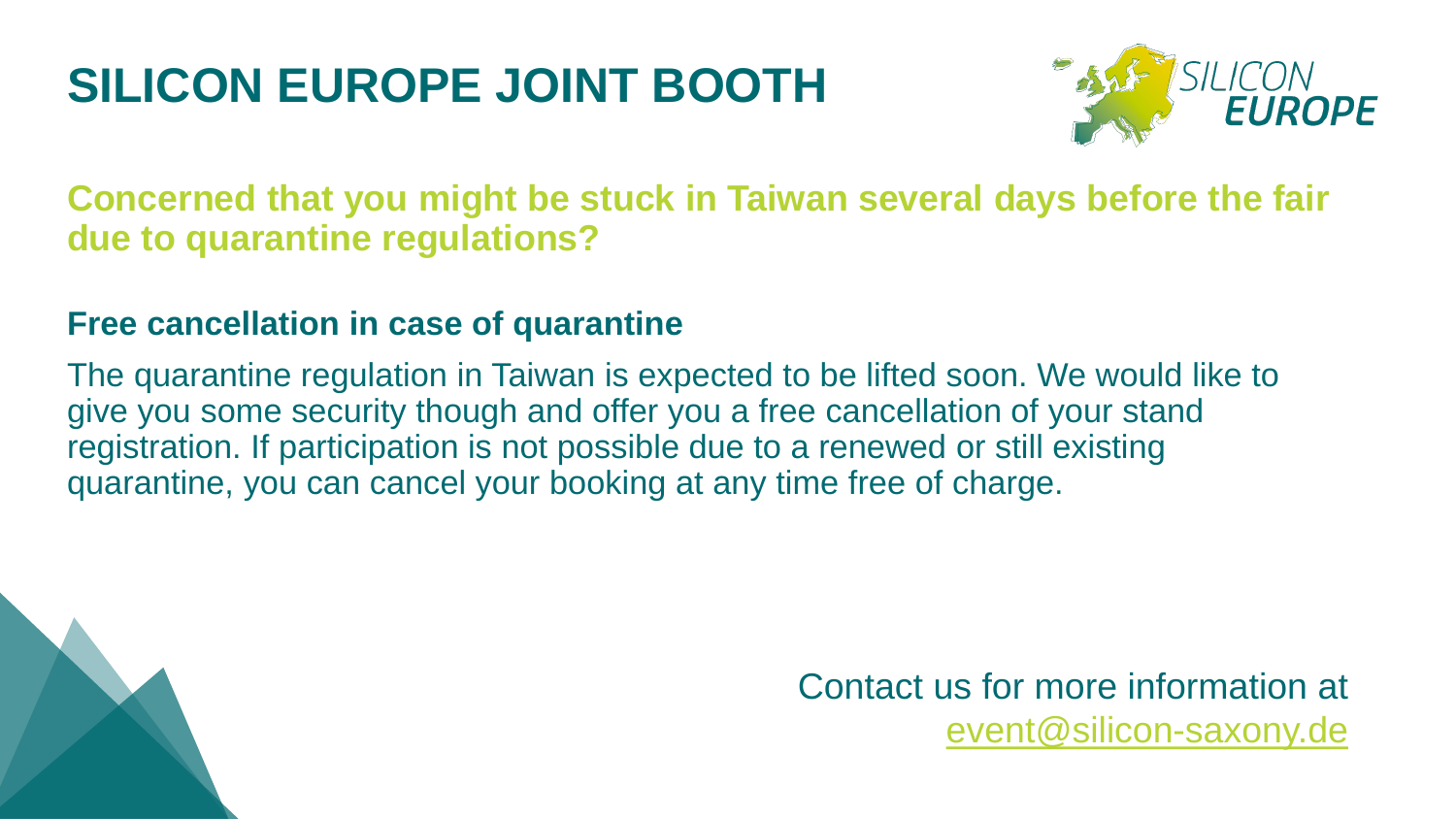

#### **BOOTH VISUALISATION:**





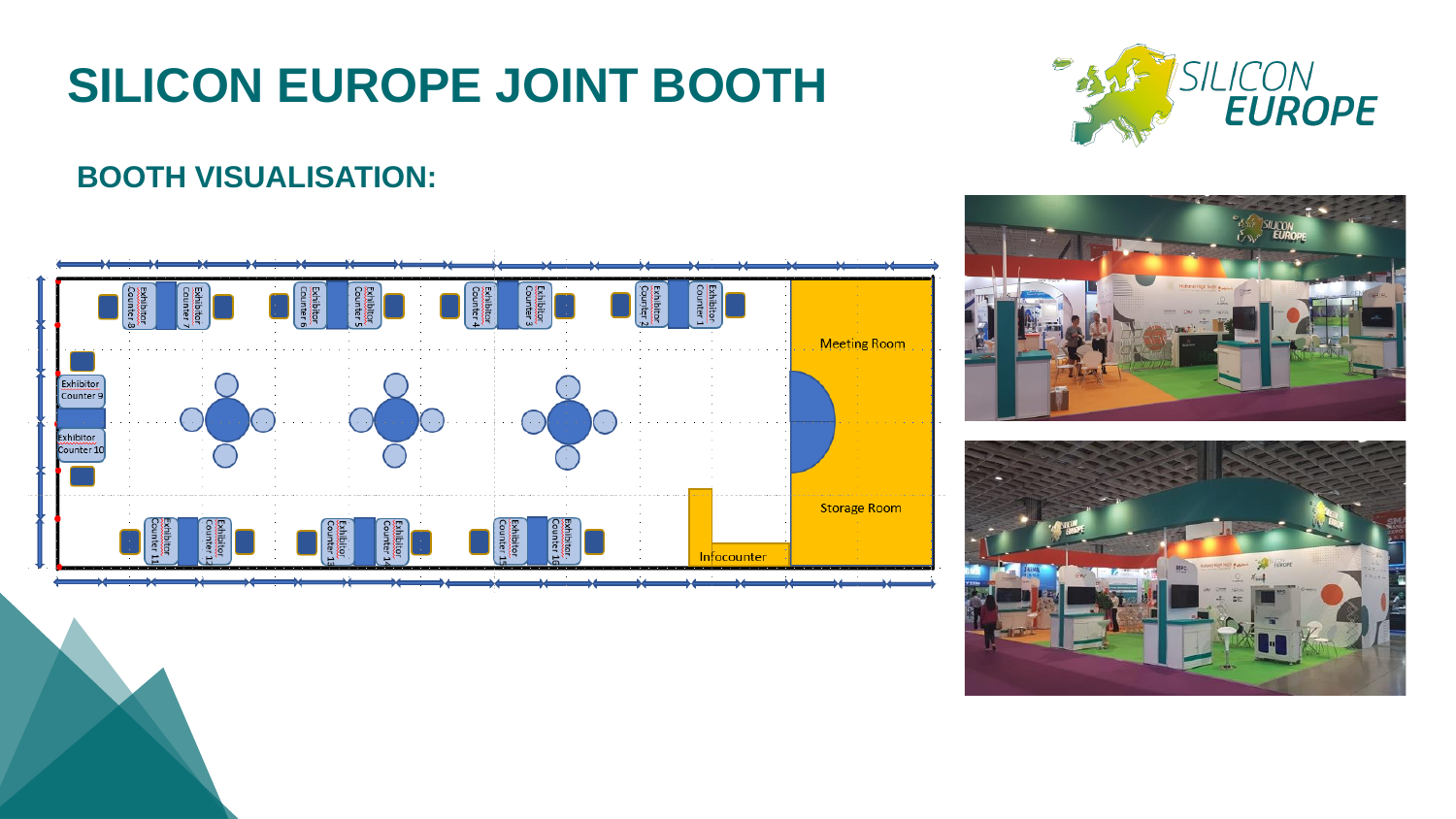

### **PARTICIPATION FEE:**

- **6,400 Euro ÅASSED March 31, 2022 (EARLY BIRD)** plud DEADLING cory SEMI fee for sub-exhibitors
- 6,900 Euro<sup>\*</sup> plus compulsory SEMI fee for sub-exhibitors

## **[BOOK NOW](https://www.silicon-saxony.de/nc/en/events/event-detail/events-information/event/show/semicon-taiwan-2022/)**

\*participation fee applies to **member companies of the [Silicon Europe partner](https://www.silicon-europe.eu/partners/) clusters**. Organisations beyond that pay a 50 % surcharge.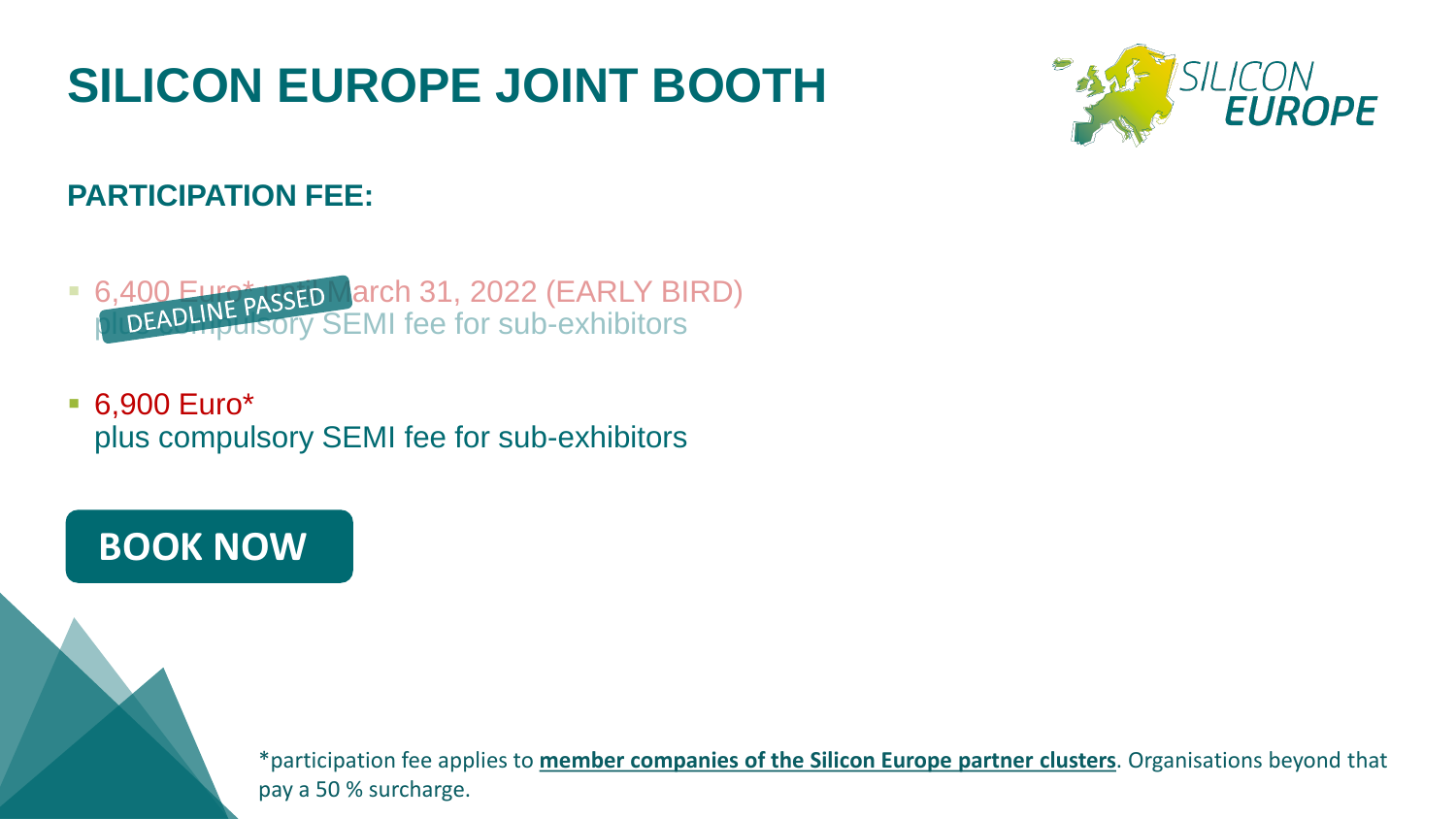

### **COMPANY-SPECIFIC SERVICES:**

- Exhibition space is 1-2 m<sup>2</sup> plus shared area (lounge, bar etc.)
- **TFT display for the presentation of your company**
- **EXEC** 1 Table/ shelf for notebook, material etc.
- **Lockable sideboard, 1 brochure rack, 1 bar stool**
- **Booth furniture (shared by sub-exhibitors) wall-to-wall carpet, standard booth lighting**
- **Electrical connection/ incl. consumption**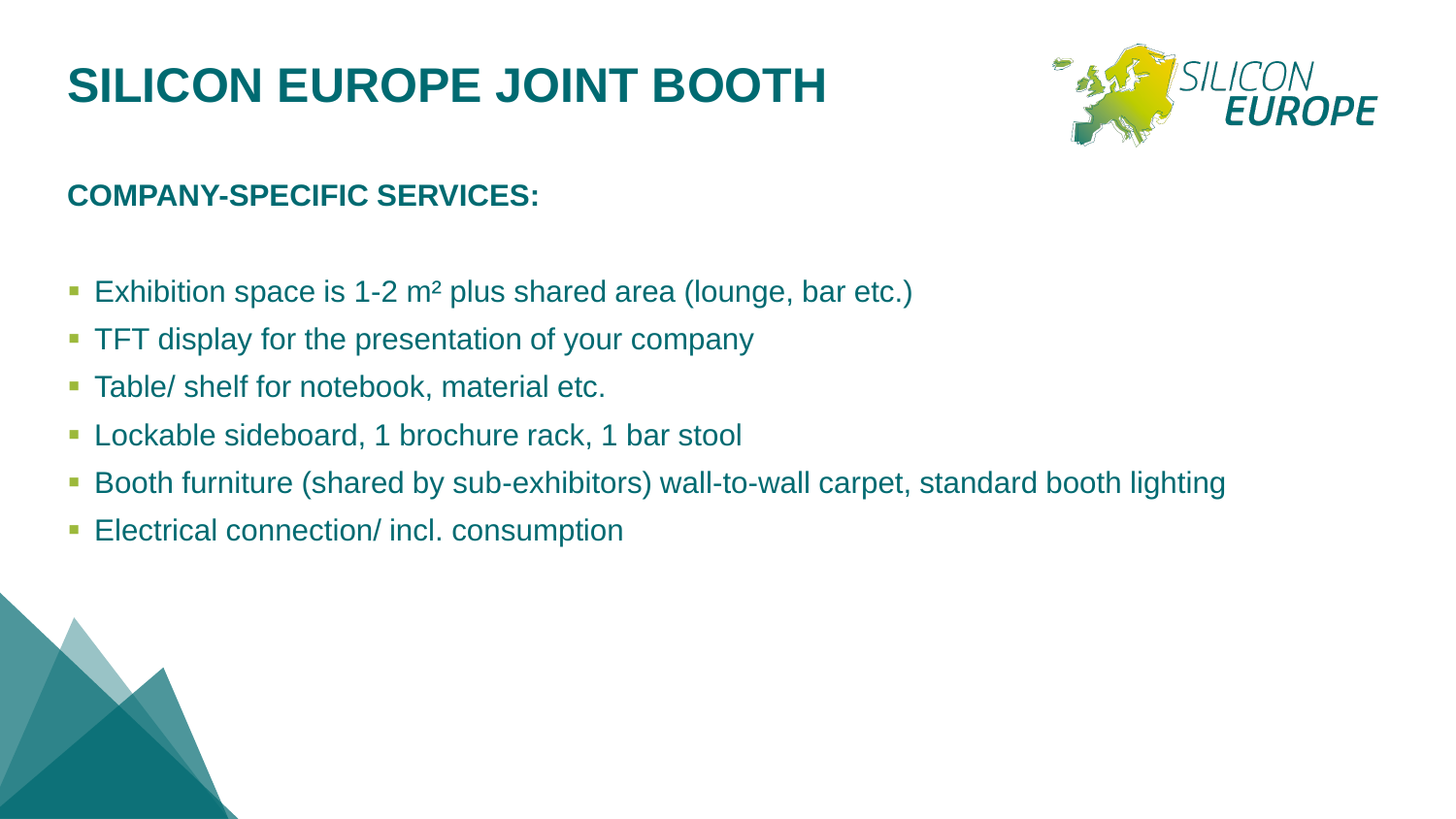

## **GENERAL SERVICES:**

- **Conceptual planning, organization and execution of the trade show participation**
- Support of the companies involved before and during the show
- Stand area in hall
- **Uniform floor cover (carpet), conceptual planning, organization and execution of the trade** show participation, general lighting of the booth
- **EXED Advertisement and presentation on www.silicon-europe.eu & www.silicon-saxony.de and** Social Media
- General security service, lighting, waste disposal, fire protection service